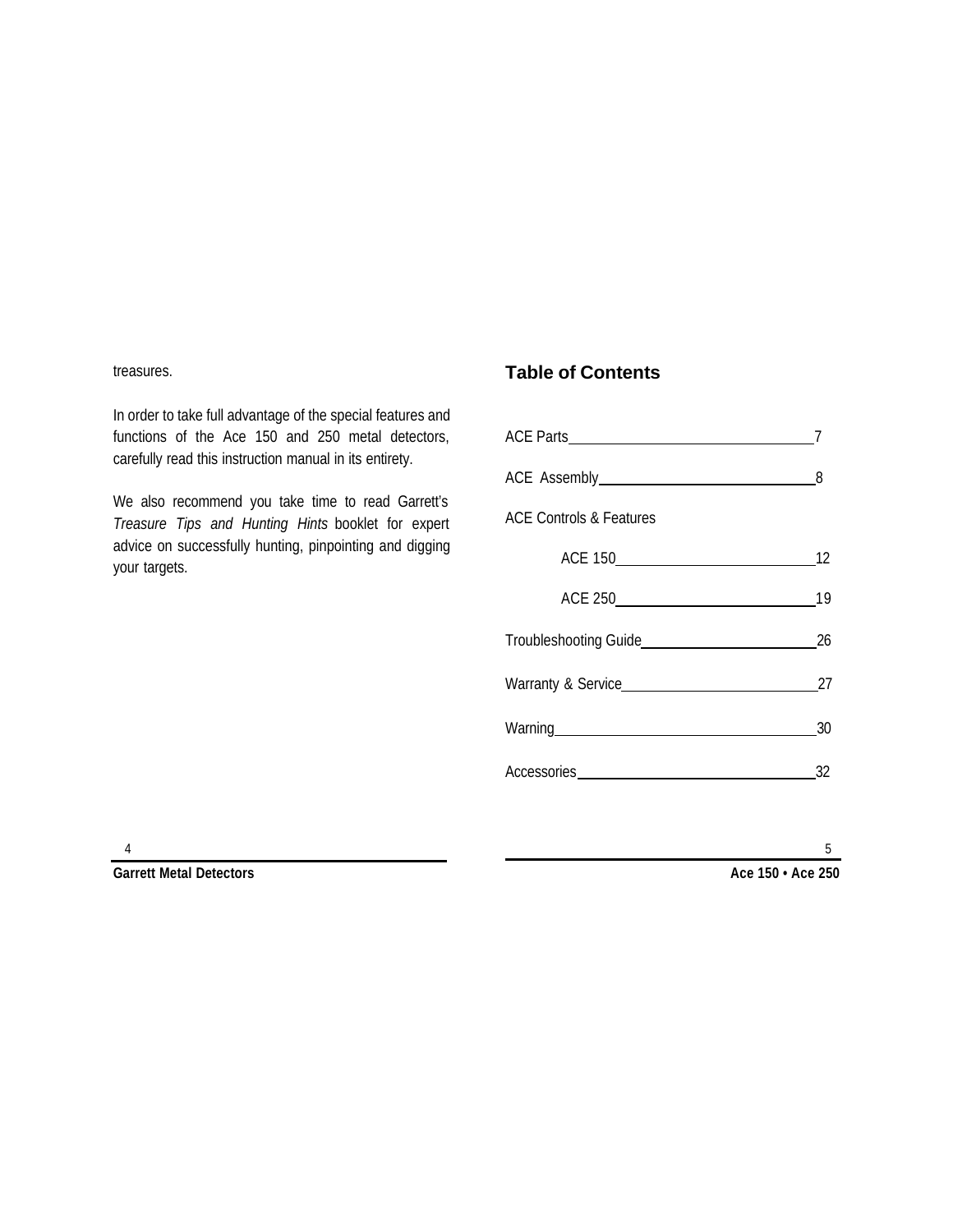### **ACE Illustration**



# **ACE Parts**

No tools are required to assemble the ACE 250 or 150 enhanced metal detectors. 4 AA batteries are included with the detector.

Before assembling your ACE metal detector ensure you have the complete set of parts, which include:

- Control Housing with S-shaped Ramrod Stem
- Upper Stem
- Lower Stem
- Two (2) Knobs
- Two (2) Washers
- One (1) Threaded Bolt
- Searchcoil with Cable

If any part is missing, please contact your local dealer.

**Garrett Metal Detectors Ace 150 • Ace 250**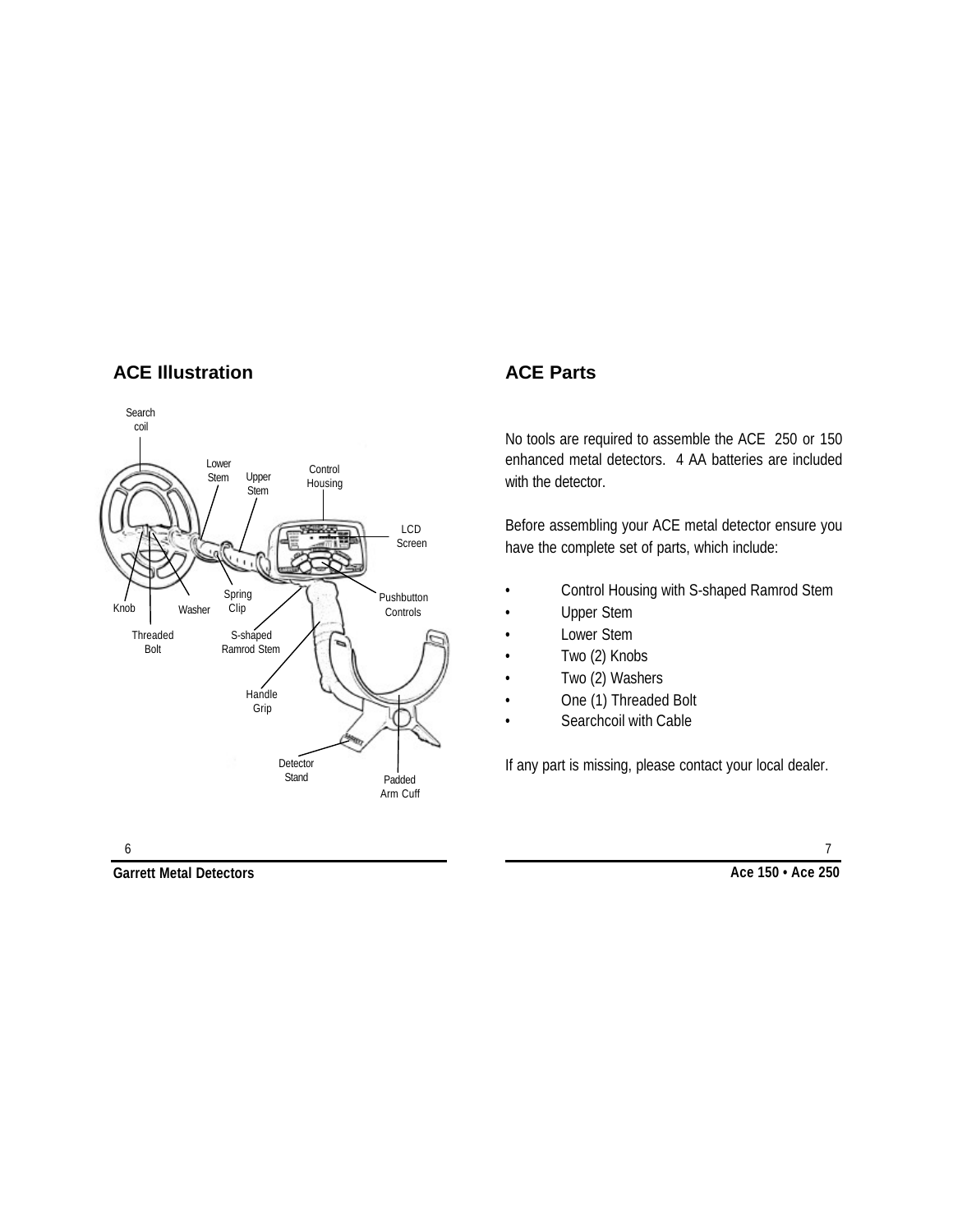# **ACE Assembly**

1. Attach the Lower Stem to the Searchcoil by first removing the paper liner from the two mounting washers and inserting them into the Stem (adhere to stem) then slip the Searchcoil onto the Stem.



2.

Insert the Threaded Bolt through the holes of the searchcoil and hand-tighten the two Knobs.



8

3. Install the Upper Stem to the Lower Stem and then this assembly to the ACE Control Housing by depressing the two buttons and coupling the Stem to the Housing unit. Adjust for the most comfortable operating length.



4. Wrap the Searchcoil cable snugly about the stem with the first turn of the cable over the stem.



9

**Garrett Metal Detectors Ace 150 • Ace 250**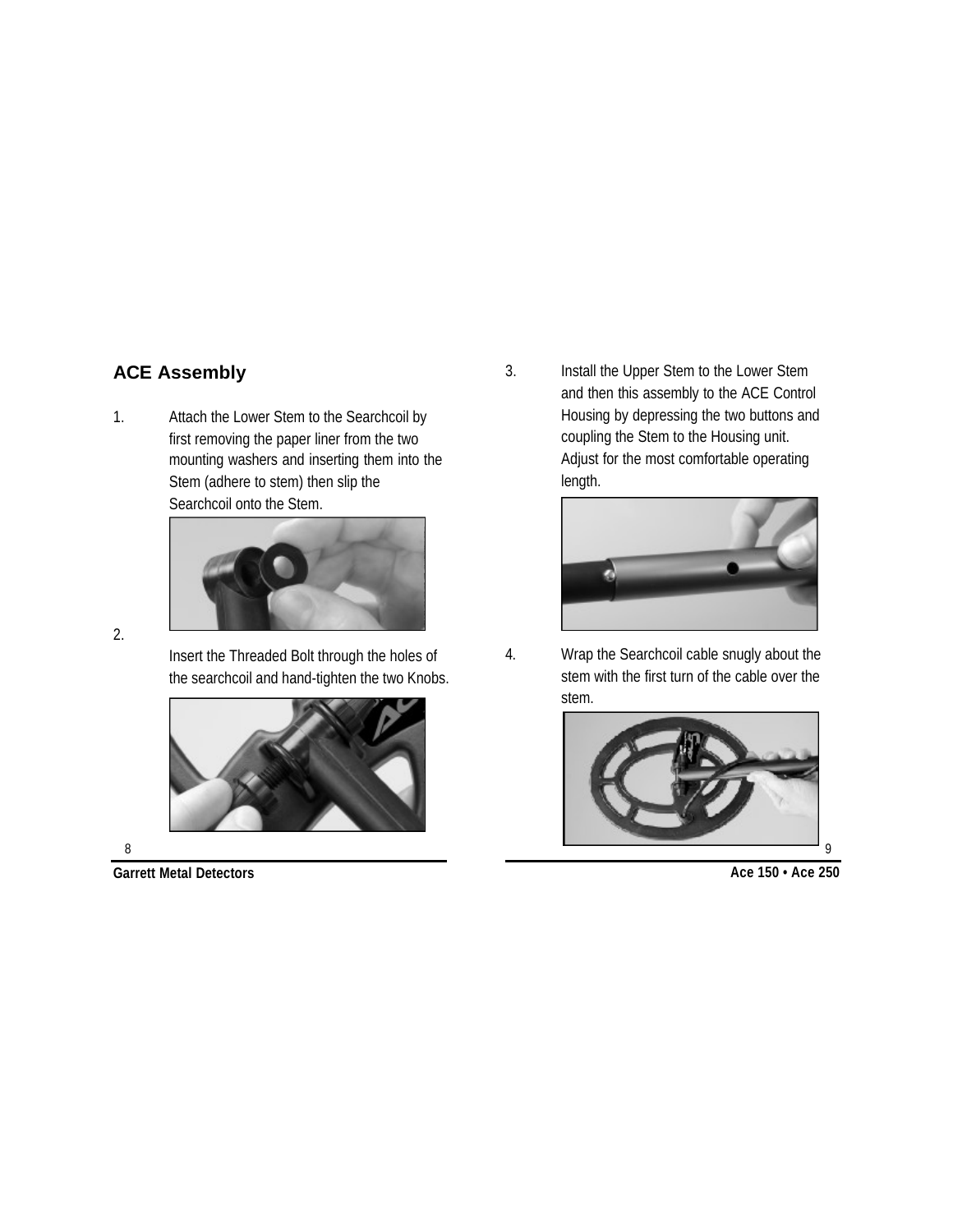5. Insert the cable connector into the connector on the housing and hand-tighten securely.



6. All ACE detectors come with batteries installed. Slide cover back to replace batteries.



7. The location of the arm cuff may be adjusted by removing the screw in the bottom of the arm rest and rotating the cuff 180°.



**Garrett Metal Detectors Ace 150 • Ace 250**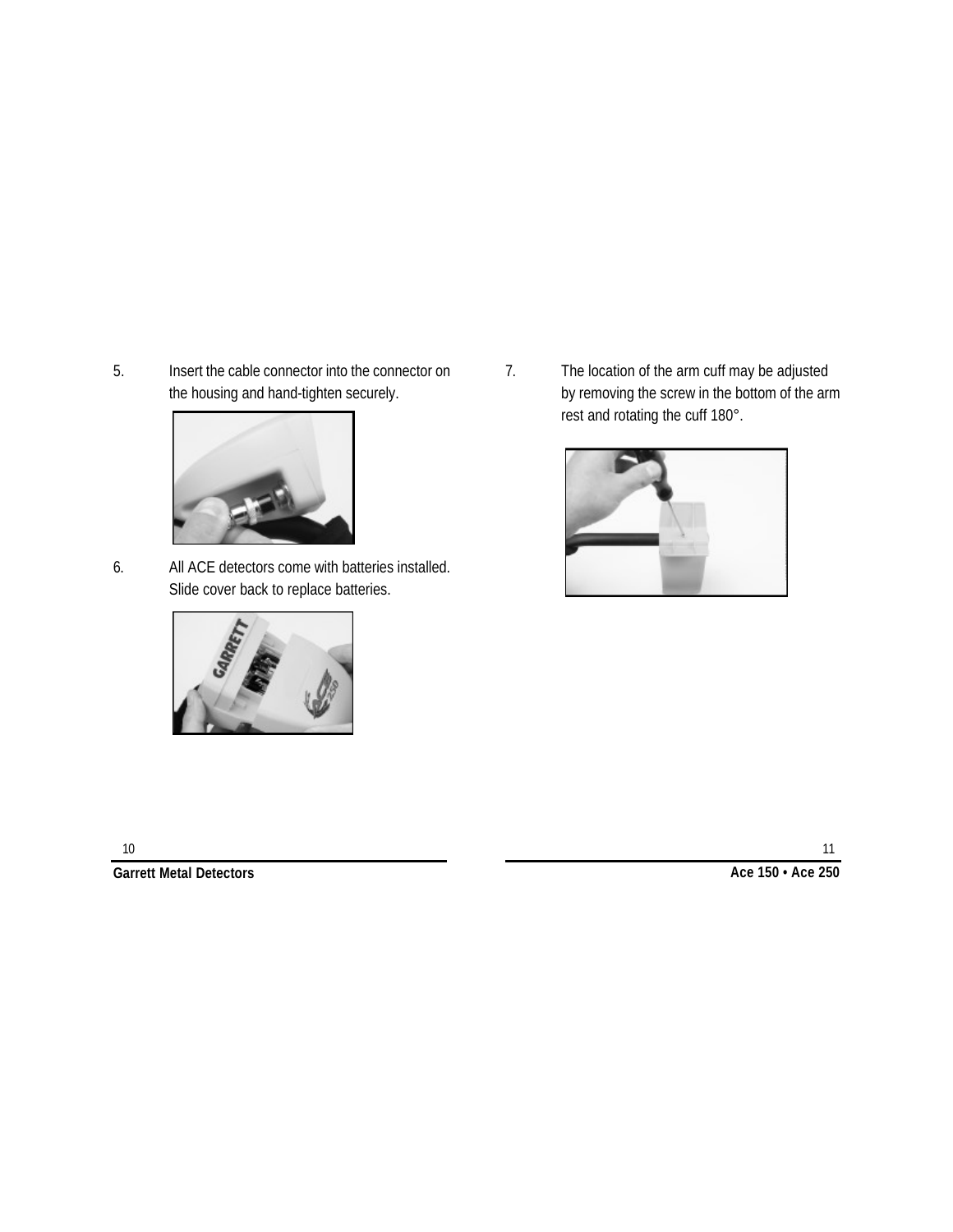

# **ACE 150 Controls**

**1.** POWER Pushbutton - Press the POWER button once to turn the detector ON or OFF. **Note:** After turning detector off, wait 3 to 5 seconds before turning back ON.

**2.** SENSITIVITY Pushbutton - Push the SENSITIVITY button to step through the four (4) sensitivity levels, which are continuously shown on the LCD screen.

Use higher sensitivity levels when searching for very small or very deep targets.

Use lower sensitivity levels in locations where the detector is behaving erratically due to excessive metallic trash interference, high mineral soils, saltwater beaches, or other metal detectors are present.

**3.** MODE Pushbutton - Push the MODE button to select one of three desired detection Modes:

> **•** All-Metal Mode - This MODE is designed to detect every type of metal and should be used when you want to find all metal items or when the materials of the desired object is unknown.

> Switch to the All-Metal Mode to aid in locating a target when its signal is inconsistent. (Inconsistent signals can mean a trash target is nearby a good target).

**•** Jewelry Mode - This mode is designed to find jewelry such as rings, bracelets, watches

12

**Garrett Metal Detectors Ace 150 • Ace 250**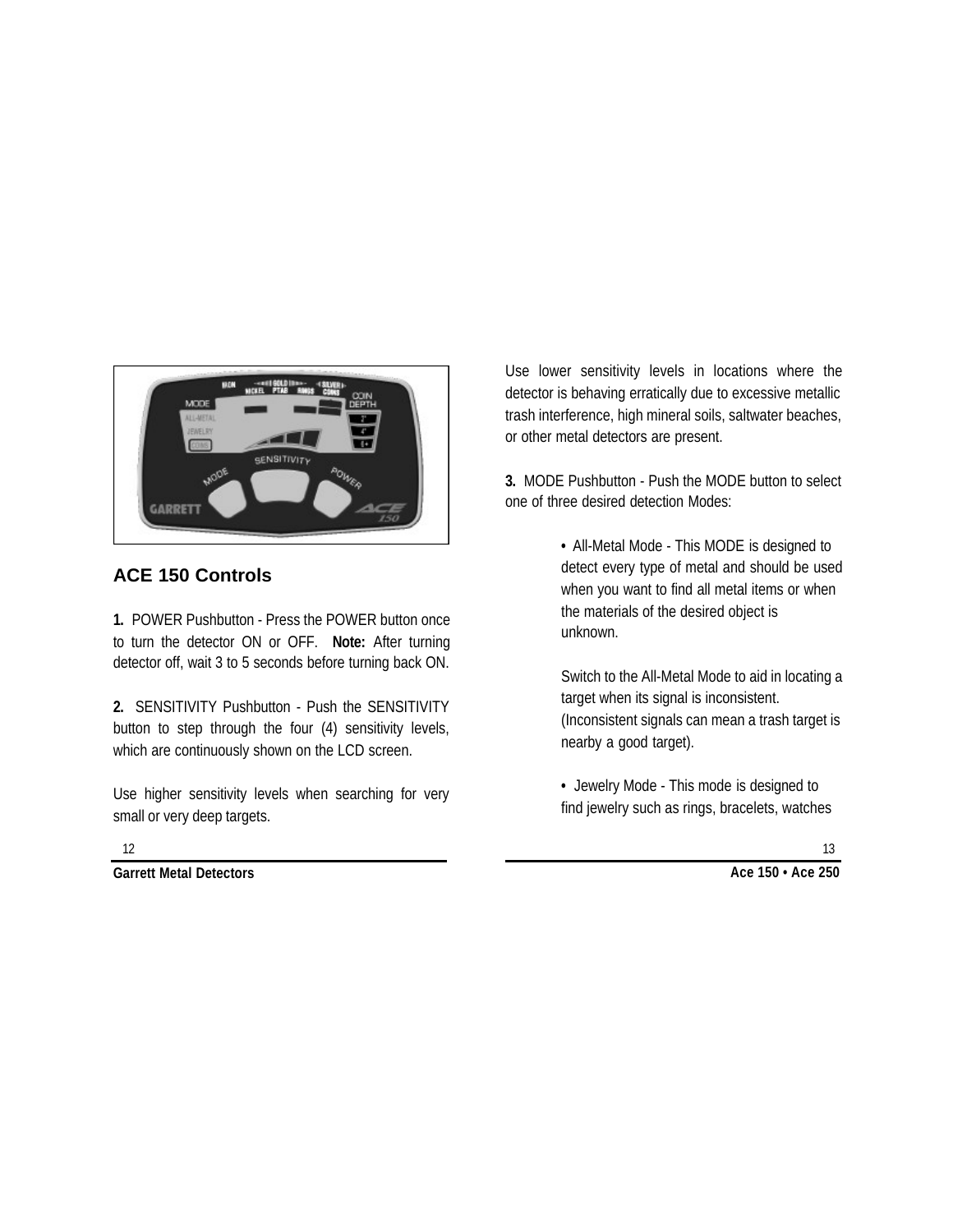and necklaces and ignore most trash items such as bottlecaps and nails.

**•** Coins Mode - This mode is designed to find all types of coins and eliminate trash items such as iron, bottlecaps, most pulltabs and other objects normally encountered while coin hunting. Some bent pulltabs and pieces of tabs may not be eliminated from detection. Some digging of junk targets is to be expected.



### **ACE 150 Features**

The ACE 150 is designed with Garrett's exclusive Graphic Target ID technology, which indicates the probable identification of a target along a horizontal scale that reads from low conductive metals (e.g. iron) on the left to high conductive metals (e.g. U.S. coins) on the right.

**1. Mode** - Indicates which detection mode is selected by highlighting the corresponding word on the LCD screen.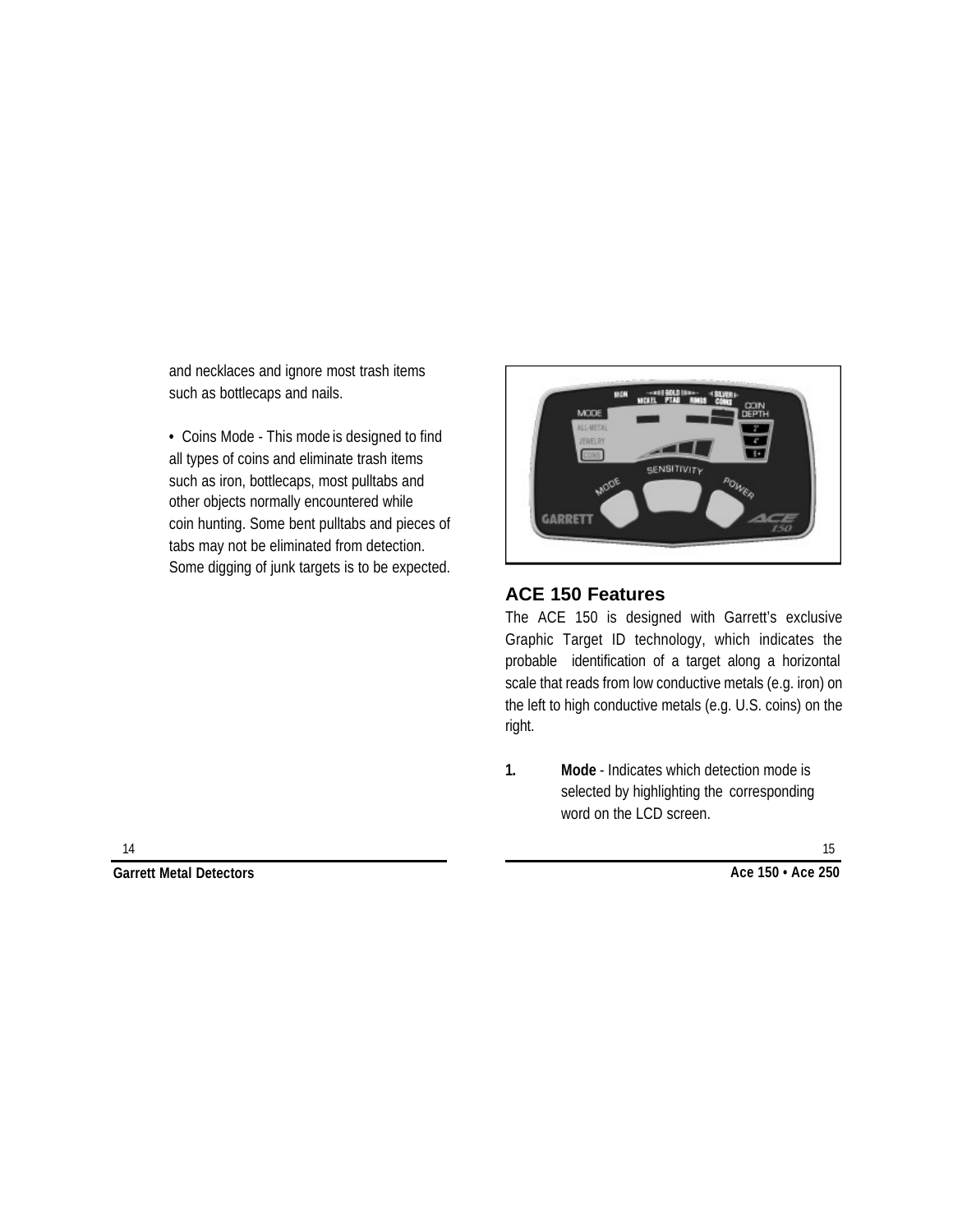**2. Target ID Legend** - A Target ID Legend is located directly above the LCD screen and indicates commonly found targets and metals. When a target is detected, the Target ID cursor will appear below the word that most likely indicates the type of target found, based on its conductivity.

**3. Upper Scale** - The Upper Scale, where the Target ID cursor is illuminated when a target is detected, consists of five (5) graphical segments.

**4. Target ID Cursor** - The Target ID cursor is illuminated in the Upper Scale and indicates the probable identity of a detected target.

**5. Lower Scale** - The lower horizontal scale, or Notch Discrimination Scale, indicates the discrimination pattern where the ACE will or will not produce an audible signal when a target is located. This scale changes when switching between Detection Modes.

No audible signal will be produced when a target is located where a notch is present (those regions of the Lower Scale where no cursors are visible).

**6. Coin Depth** - The depth of a coin, or similar sized target, will be shown on the LCD screen. Depth is indicated when the LCD scale is illuminated at 2", 4" or 6+ inches. Sweep over the target with the searchcoil 1" from the soil to get the most accurate reading. **Note:** Targets larger than a coin may display shallower than acutal depth while targets smaller than a coin may display deeper than actual depth.

**7. Low Battery Indicator** - When the unit's batteries become weak, the Low Battery Indicator will turn on. For best performance, replace the old batteries with quality alkaline AA batteries. NiMH rechargeable batteries may be used, but will have a shorter life per charge. You can expect 20 to 40 hours of operation depending on battery type.

**Garrett Metal Detectors Ace 150 • Ace 250**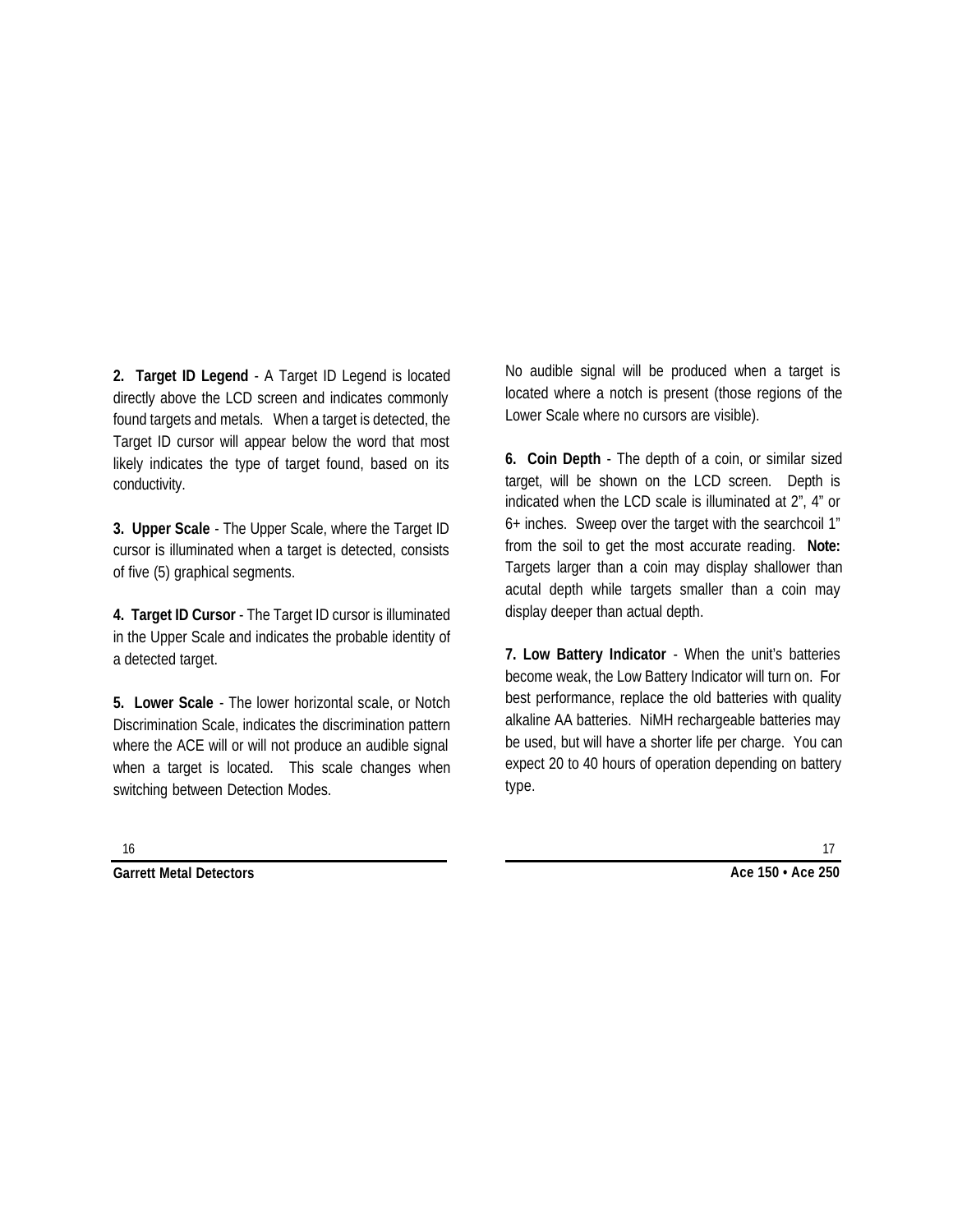Access and replace the batteries by gently sliding the cover off the control housing. Remove batteries from the ACE when the unit will be stored for longer than 30 days (See Page 10).

**8. Headphone Jack** - ACE sport phones with 1/4" plug can be inserted into the jack found on the reverse side of the Control Housing.

**9. Tone ID** - The Tone ID feature produces distinct audible tones based on a target's conductivity:

> • High conductivity targets (such as U.S. coins) produce a unique belltone signal.

> • Medium conductivity targets (such as jewelry, nickels and international coins), produce a standard-pitched audio signal.

• Low conductivity targets (such as iron and nails) produce a low-pitch audio signal.



# **ACE 250 Controls**

The ACE 250 includes these additional control functions not found on the ACE 150:

**1. DISCRIM Pushbutton** - Use the (+) or (-) DISCRIM pushbuttons to move the Target ID cursor to the left or right. Next, use the ELIM Pushbutton to modify the discrimination pattern on the Lower Scale.

**Garrett Metal Detectors Ace 150 • Ace 250**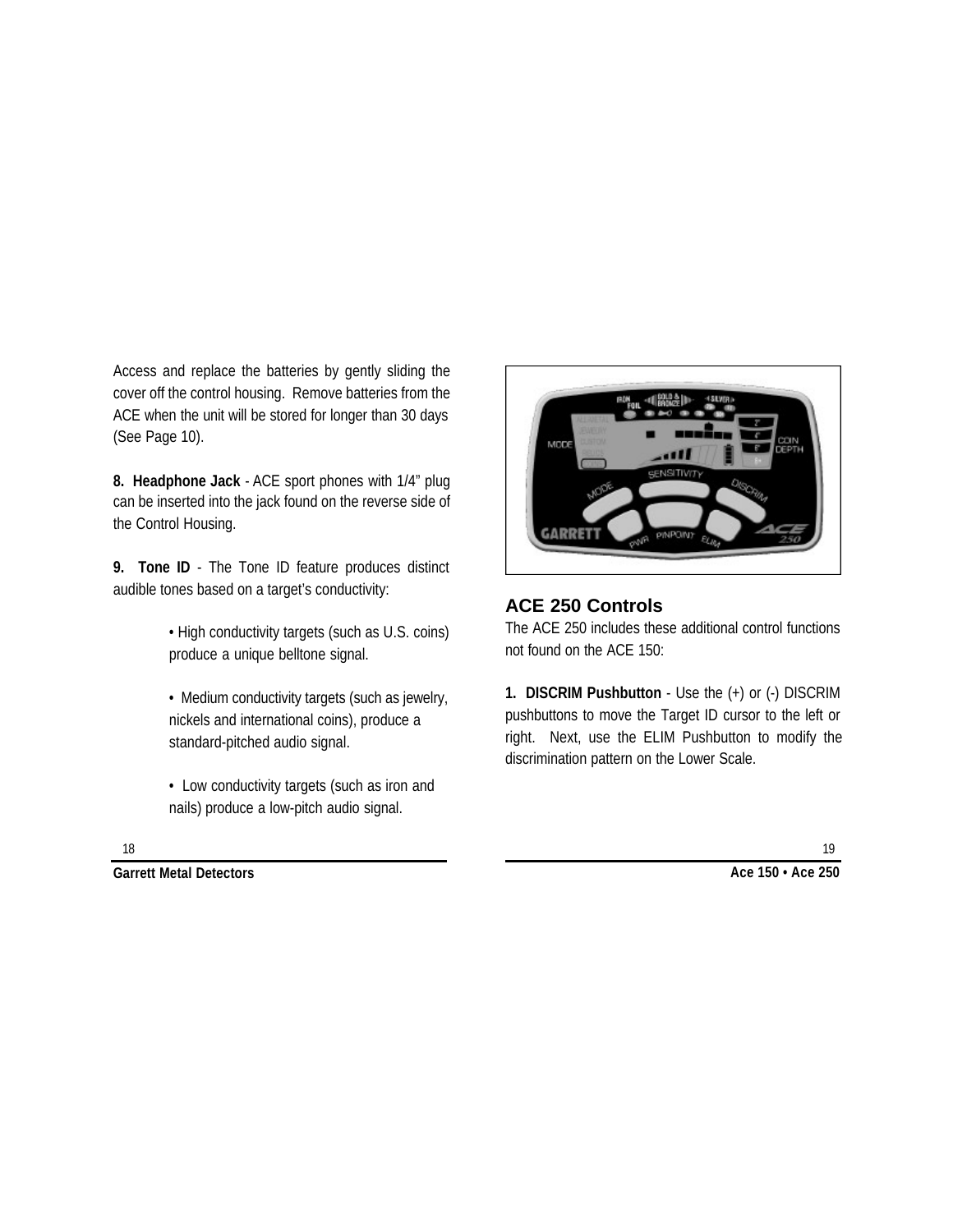**2. ELIM Pushbutton** - Press the ELIM (Eliminate) pushbutton to eliminate or activate the LCD cursor located on the Lower Scale, directly below the Target ID cursor.

The ELIM function can be used to modify each Mode's discrimination pattern. For example, when an unwanted target is located while hunting press the ELIM button to create a Notch (delete the cursor) to eliminate that specific target.

All Notch Discrimination modifications made while in the CUSTOM mode will be retained when the detector is turned OFF. However, all changes made to the Notch Discrimination scale while in the ALL-METAL, JEWELRY, RELICS and COINS modes will return to the factory settings when the detector is turned OFF.

**3. PINPOINT Push Button** - Press and hold the Pinpoint pushbutton to determine the exact location of a target that is still hidden in the ground, wall or other

structure.

When pinpointing, the Upper Scale on the LCD Screen indicates signal strength. When the greatest number of LCD segments (increasing left to right on the scale) is shown, the center of the searchcoil is directly over the target with the depth of a coin-sized target shown on the depth scale.

**4.** MODE options:

• CUSTOM Mode - This Mode can be programmed solely by the operator. The ACE 250 is factory preset with the CUSTOM Mode set the same as the COINS Mode. By using the DISCRIM and ELIM push buttons, an operator can modify the Notch Discrimination settings to individual specifications, which will be retained in the CUSTOM Mode when the ACE is turned OFF.

20

**Garrett Metal Detectors Ace 150 • Ace 250**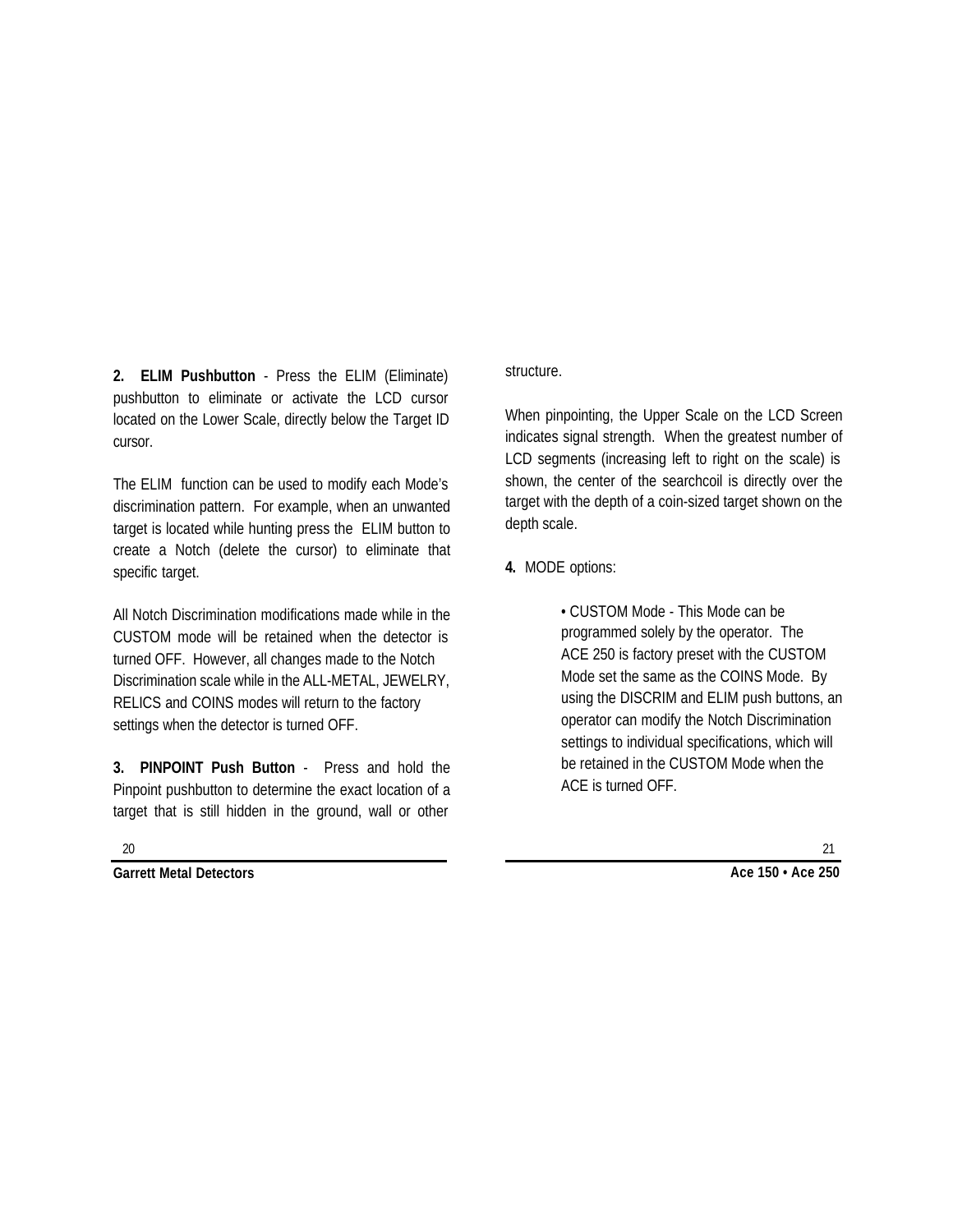The CUSTOM Mode can be used to find specific metal items. For example, if an earring has been lost, scan the matching earring with the ACE 250 while in the CUSTOM mode. Note where the Target ID cursor appears when the earring is scanned. Next, use the DISCRIM pushbutton to move the Target ID cursor to the left and right. Push the ELIM button to delete the LCD cursors on the notch Discrimination Scale, leaving only the one where the Target ID cursor illuminated when the earring was scanned. The ACE 250 is now programmed to find only the missing earring based on the conductivity of its matching pair.

ELIM can also be used to modify the Notch Discrimination Scale to reject a specific type of trash while detecting all other metal. When a trash metal is detected while hunting, simply push the ELIM button to create a notch where

the Target ID cursor signaled the presence of the trash. The next time the ACE 250 encounters the same trash item, it will not produce an audible signal.

• RELICS Mode - Designed to eliminate trash targets normally associated with relic hunting, while detecting good targets in the lower conductivity range, such as lead and brass.

22

**Garrett Metal Detectors Ace 150 • Ace 250**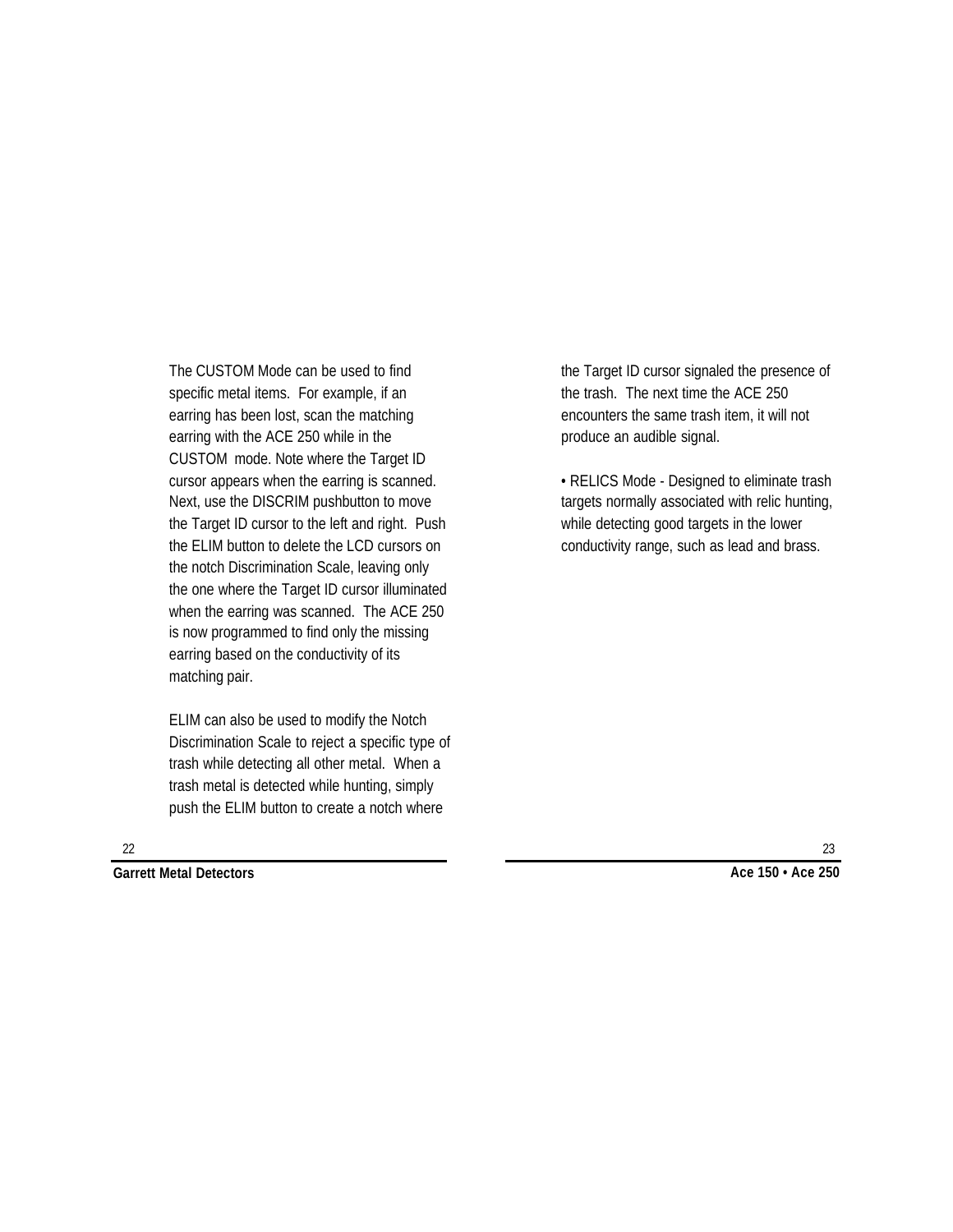

# **ACE 250 Features**

The ACE 250 includes these additional features that are not found on the ACE 150:

**1. POWER Push Button** - Press and release to switch the unit ON and resume hunting with the same settings and modifications used prior to turning the unit OFF When the POWER Push Button is pressed and held for 5 seconds the ACE 250 will return to the factory

recommended settings of each MODE. **Note:** After turning detector OFF, wait 3 to 5 seconds before turning back on.

**2. Target ID Legend** - The Target ID Legend depicts illustrations of coins, metals and trash items for a quick, visual reference when hunting.

**3. Upper Scale** - The Upper Scale, where the Target ID cursor is illuminated when hunting, consists of twelve (12) graphical segments for more precise Target ID and discrimination.

**4. Coin Depth** - Coin Depth is expanded to four (4) depth indicators including 2", 4", 6" and 8+ inches.

**5. Sensitivity** - The ACE 250 has eight (8) Sensitivity settings for more precise depth and target detection.

**6. Battery Condition Indicator** - An LCD display is continuously illuminated to indicate the battery level.

24

**Garrett Metal Detectors**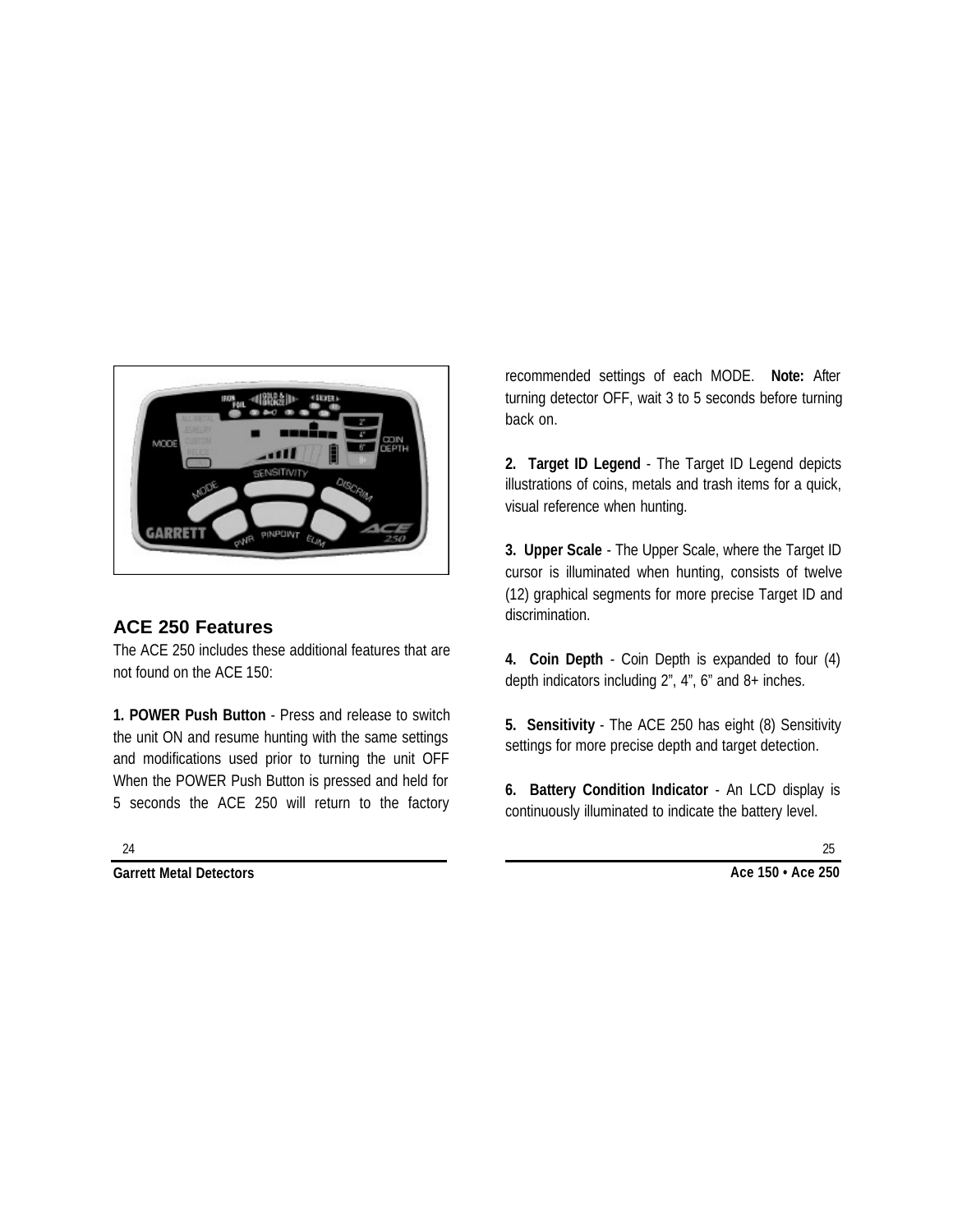# **Troubleshooting Guide**

| <b>SYMPTOM</b>                                    | <b>SOLUTION</b>                                                                                                                                                                                                                                                                                                                                                                                                                                                                                                                             |
|---------------------------------------------------|---------------------------------------------------------------------------------------------------------------------------------------------------------------------------------------------------------------------------------------------------------------------------------------------------------------------------------------------------------------------------------------------------------------------------------------------------------------------------------------------------------------------------------------------|
| No power                                          | 1. Ensure batteries are installed in the correct position.<br>2. Replace all old batteries with all new batteries                                                                                                                                                                                                                                                                                                                                                                                                                           |
| Erratic sounds or<br>target ID cursor<br>movement | 1. Ensure your searchcoil is securely connected and<br>the coil cable is tightly wound around the stem<br>2. Ensure you are not using the detector indoors<br>where excessive amounts of metal are found<br>3. Reduce your sensitivity setting<br>4. Determine if you are close to other metal<br>detectors or other metal structures such as<br>electrical power lines, wire fences, benches, etc.<br>(NOTE: Iron targets may cause erratic sounds or Target<br>ID Cursor movement. You can identify iron targets in an<br>All-Metal Mode) |
| Intermittent<br><b>Signals</b>                    | Intermittent signals typically mean you've found a<br>deeply buried target or one that is positioned at a<br>difficult angle for your detector to read. Increase the<br>sensitivity on your detector and scan from different<br>directions until the signal becomes more definite. In the<br>case of multiple targets switch to the All-Metal Mode or<br>press PINPOINT to precisely locate all targets.<br>(NOTE: Iron targets may cause Intermittent Signals.<br>You can identify iron targets in an All-Metal Mode).                     |
| I'm not finding<br>specific targets               | Ensure you are using the correct mode for the type of<br>hunting you are doing. If you are hunting for coins,<br>ensure you are in the COINS mode. You may also use<br>the All-Metal mode, which detects all metal targets to<br>ensure desired targets are present.                                                                                                                                                                                                                                                                        |
| <b>Target ID Cursor</b><br>hounces                | If your Target ID Cursor bounces erratically, chances<br>are you've found a trash target. However, a Target ID<br>Cursor may bounce if a good target (such as a coin) is<br>not parallel to the searchcoil (e.g. on edge). It may also<br>bounce if there is one or multiple "junk" targets laying<br>next to the good target. Scan from different directions<br>until your Target ID Cursor becomes more stable.                                                                                                                           |

# **ACE Warranty & Service**

Your ACE detector is warranted for 24 months, limited parts and labor, but does not cover damage caused by alteration, modification, neglect, accident or misuse.

In the event you encounter problems with your ACE detector please read through this Owner's Manual carefully to ensure the detector is not inoperable due to manual adjustments. On the ACE 250, press and hold the POWER Pushbutton for 10 seconds to return the recommended factory settings.

Before you return your ACE detector to the factory make certain you have:

**1.** Checked your batteries, switches and connectors. Weak batteries are the most common cause of detector "failure."

**2.** Contacted your dealer, particularly if you are not

26

**Garrett Metal Detectors**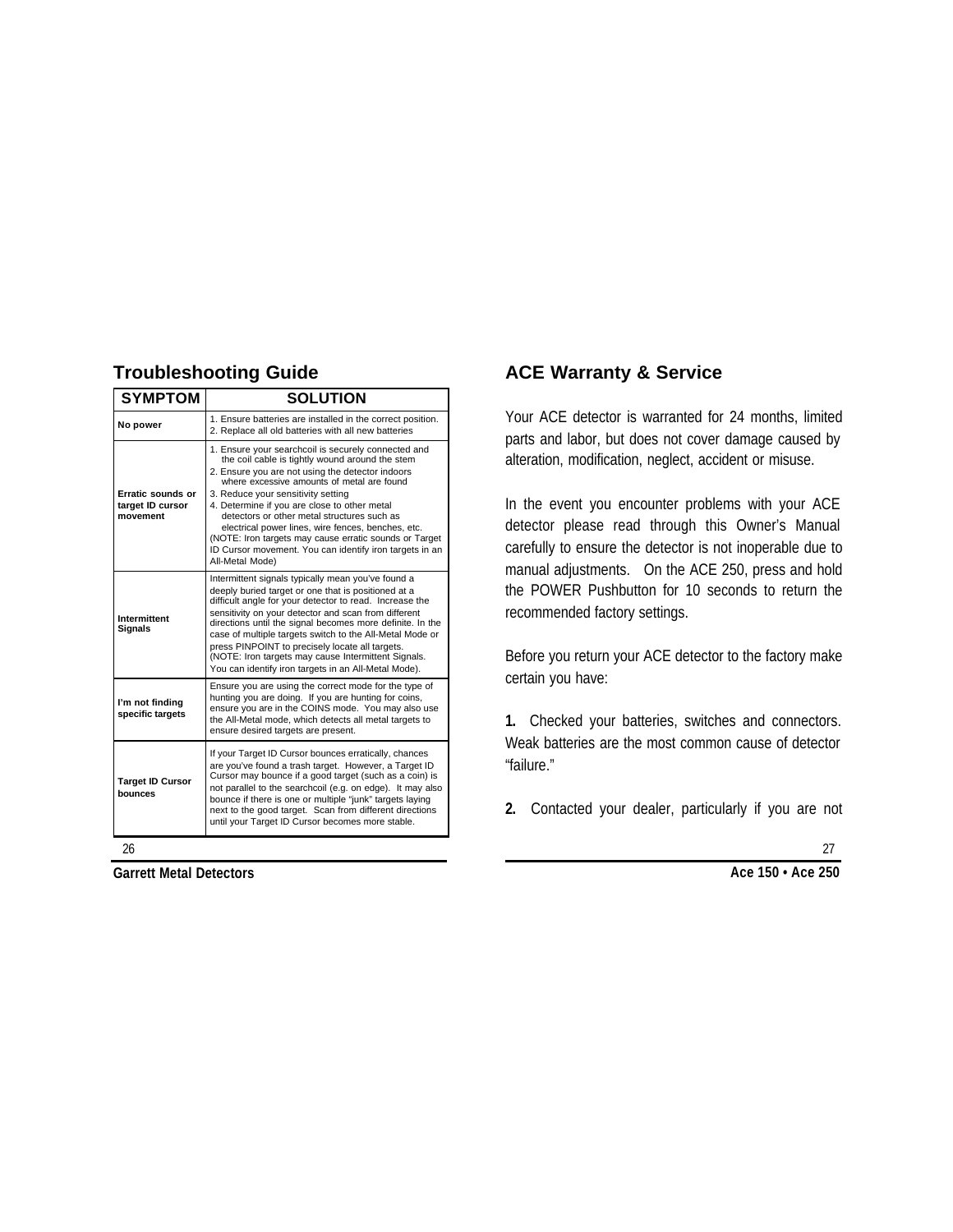familiar with the ACE detectors.

**3.** Included a letter that fully describes the problem and conditions under which they occur.

**4.** Included your name, address and a phone number where you can be reached between 8:30 a.m. and 4 p.m., C.S.T.

**5.** Carefully packed the detector in its original shipping box or other suitable box. Make certain that proper insulation or packing material is used to secure all parts. Do not ship stems or headphones, unless they are a part of the problem. Be certain to return all coils.

**6.** Ship to:

Garrett Metal Detectors Hobby Repair Department 1881 W. State Street Garland, Texas 75042

You can call Garrett's Customer Service Department at 1-800-527-4011 (U.S.A.) or 1-972-494-6151 (Outside U.S.A.) if you have further questions.

Please allow approximately one week for Garrett technicians to examine and repair your detector after they receive it; plus another week for return shipping. All equipment will be returned via UPS or parcel post, unless written authorization is given by you to ship collect by air parcel post, UPS Blue (air) or air freight.

#### **International Customers**

It is recommended our international customers contact their local dealer for repairs and warranty service to avoid the high costs of international shipping rates. If you do not know where to locate your local dealer please contact the Garrett factory by calling 1-972-494-6151 or e-mail us at sales@garrett.com.

28

**Garrett Metal Detectors**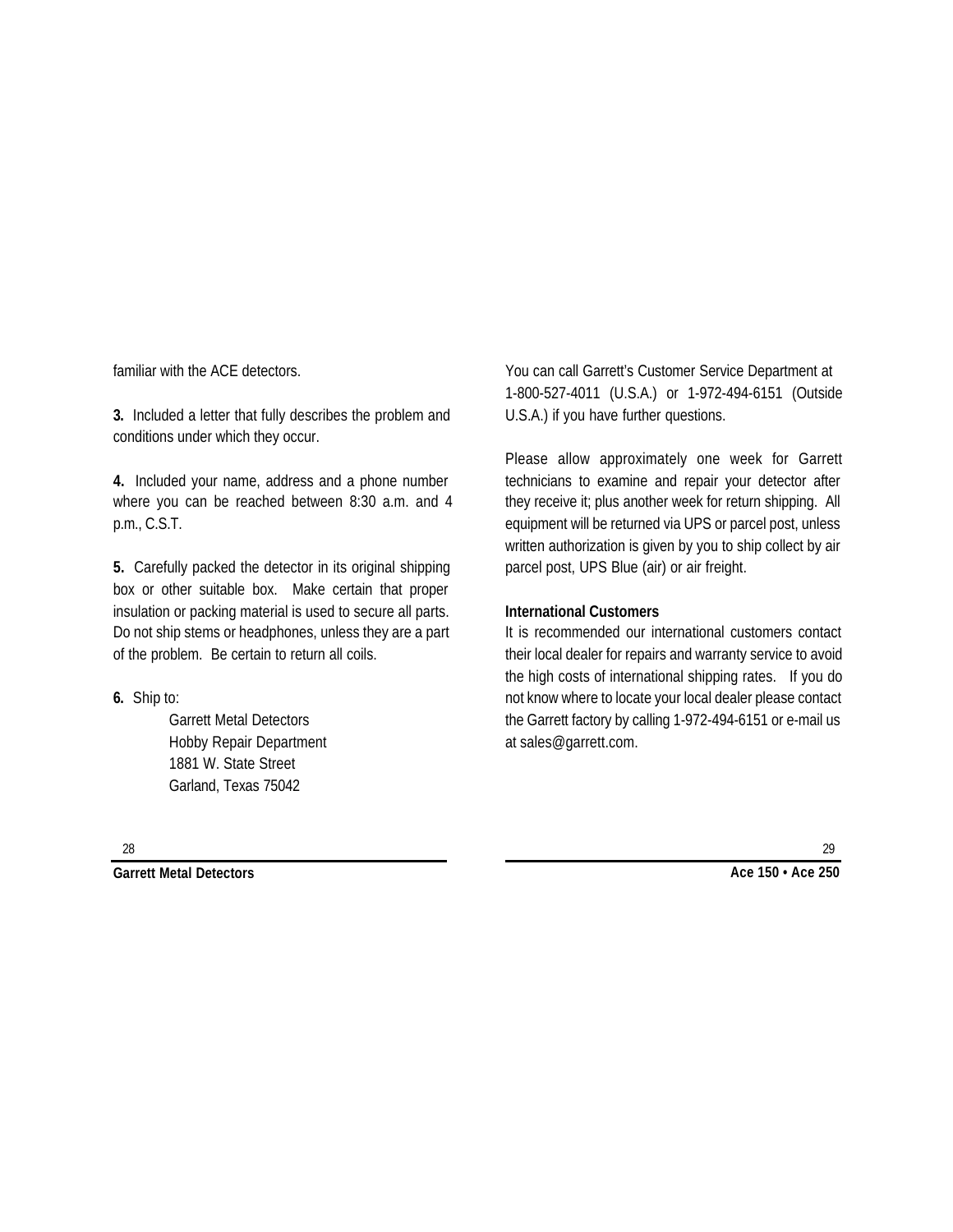### **WARNING!**

Any metal detector may discover underground power lines, explosives or other items which when struck could cause personal injury. When searching with your ACE detector observe these precautions:

- Do not hunt in an area where there might be underground electric lines or pipes buried at a shallow depth.
- Do not hunt in a military zone where bombs or other explosives may be buried.
- Avoid striking any line known to be or suspected of carrying electrical power.
- Do not disturb any pipeline, particularly if it could contain flammable gas or liquid.
- Always use reasonable caution in digging,

particularly in areas where you are uncertain of underground conditions.

**Garrett Metal Detectors**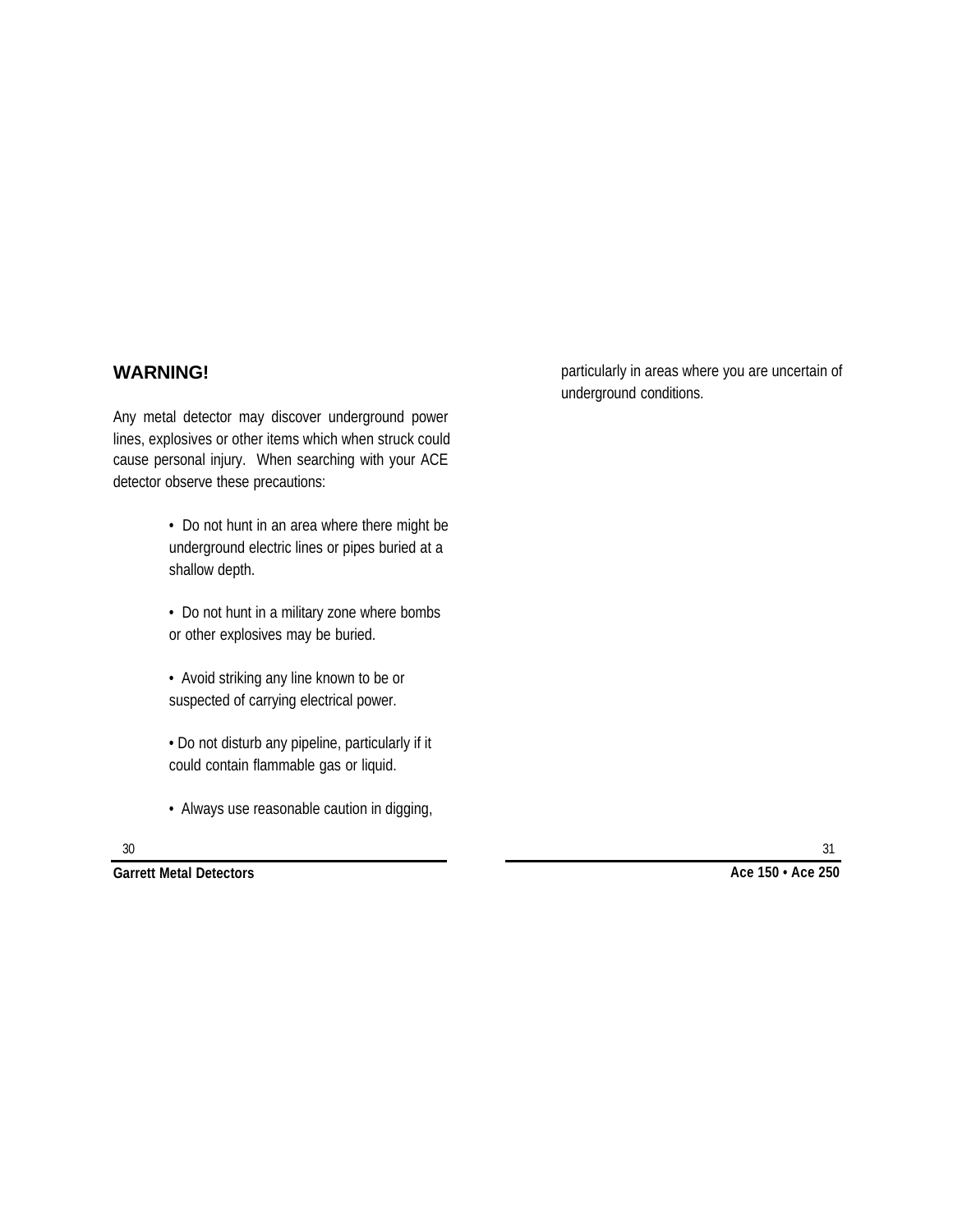# **ACE Accessories**

Garrett offers a complete line of ACE accessories that will increase your success and enjoyment of treasure hunting with your new detector. These accessory products are available from your local or dealer or by calling the Garrett factory at 1-800-527-4011.

### **1. ACE Tote Sport Bag - #1651500 \$14.95**

Rugged and durable, this ACE series tote bag is 18" in diameter and is made of durable nylon mesh to easily hold and store all ACE series detectors (when disassembled) and accessories.



#### 32

**Garrett Metal Detectors**

### **2. ACE Sport Phones - #1612400 \$14.95**

These sleek, light-weight sport headphones, with a 1/4" adapter, are designed especially for the ACE detector series to mask out external noise for greater audio signal clarity.



### **3. ACE Baseball Cap - #1663100 \$9.95**

This 100% cotton cap features an embroidered green Garrett logo on the front, red and green ACE logo on the side and green garrett.com on the reverse. Comes with a



convenient Velcro strap on the back.

**Ace 150 • Ace 250**